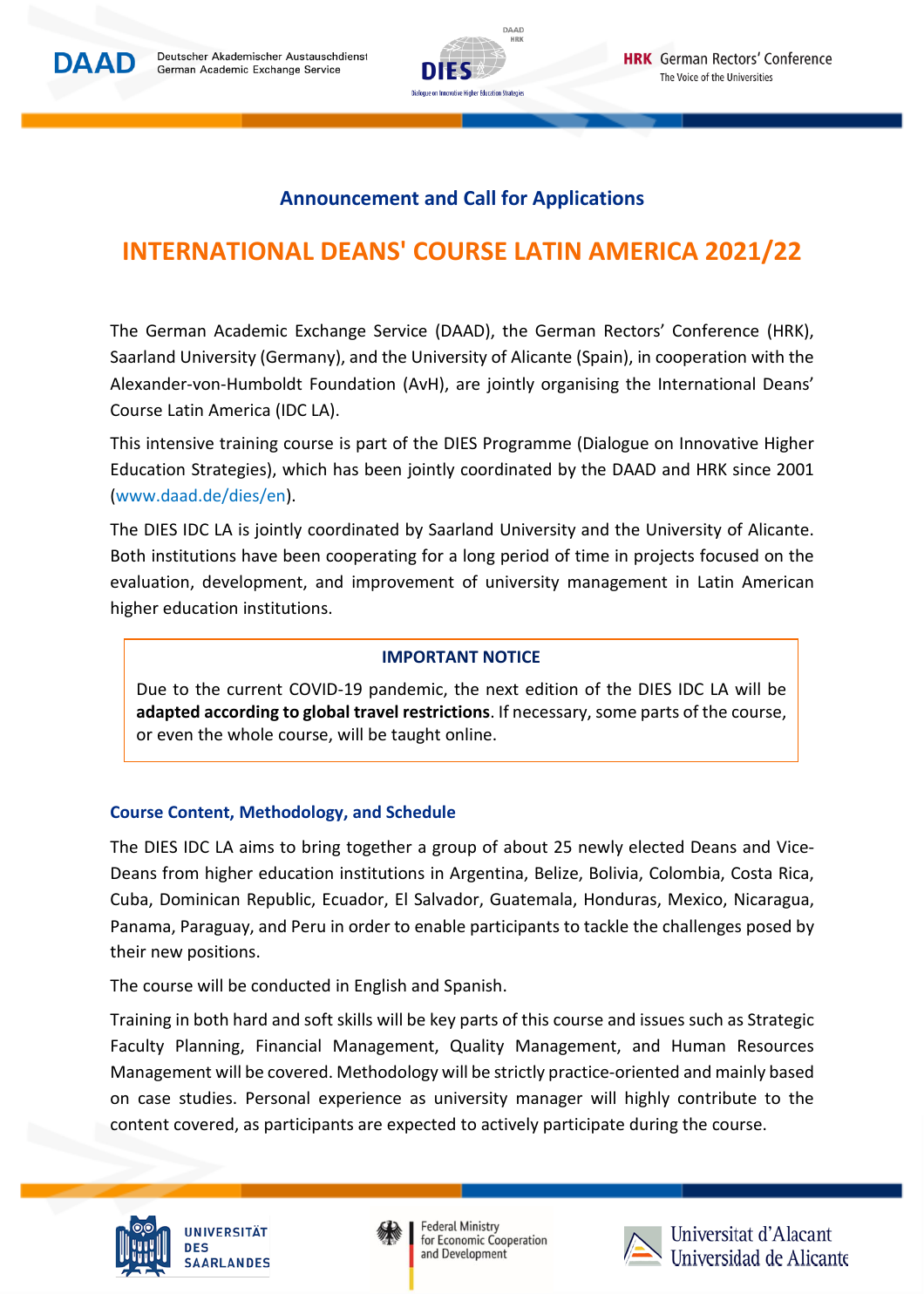



Participants are expected to develop a Strategic Action Plan (SAP) for their own faculty. The SAP will comprise the characteristics of the faculty and strategies to be followed, the role of the participant in the proposed plan, and the underlying administration and proceduresin the thematic areas of the course. In this framework, participants will develop and work on concrete measures to implement the proposed strategy in their own faculty.

Background knowledge on the SAP will be introduced during the first part of the course (Module I and Module II). In the second part of the course, continued work on the SAP will be supported via online SAP Coaching Sessions and Webinars. The third and last part of the course will offer participants the opportunity to reflect on the implementation of their SAPs and other reform projects discussed during the training.

Given that the entire content of the course is closely interrelated, participants are required to confirm their **full availability** to attend all onsite and/or online trainings prior to admission.

The following list shows the provisional schedule of the course, subject to change according to global travel restrictions at that time. All modules are expected to be conducted onsite (option A), unless otherwise indicated.

## **Module I:** 8–12 November 2021

- Option A: onsite in Saarbrücken, Germany (plus necessary travel time).
- Option B: online.

## **Module II:** 15–19 November 2021

- Option A: onsite in Alicante, Spain (plus necessary travel time).
- Option B: online.

## **Webinars and SAP Coaching Sessions:** from January to March 2022

• Online.

## **Module III:** 28 March to 1 April 2022

- Option A: onsite in Latin America (plus necessary travel time).
- Option B: onsite in Saarbrücken, Germany if Module I had to be implemented online (plus necessary travel time).
- Option C: online.

## **IMPORTANT NOTICE**

The final decision regarding the conduction of the modules will be made no later than **30 September 2021** for Module I and Module II, and no later than **15 February 2022** for Module III. Should Module III be conducted onsite, the location of the module would be announced on the same date.





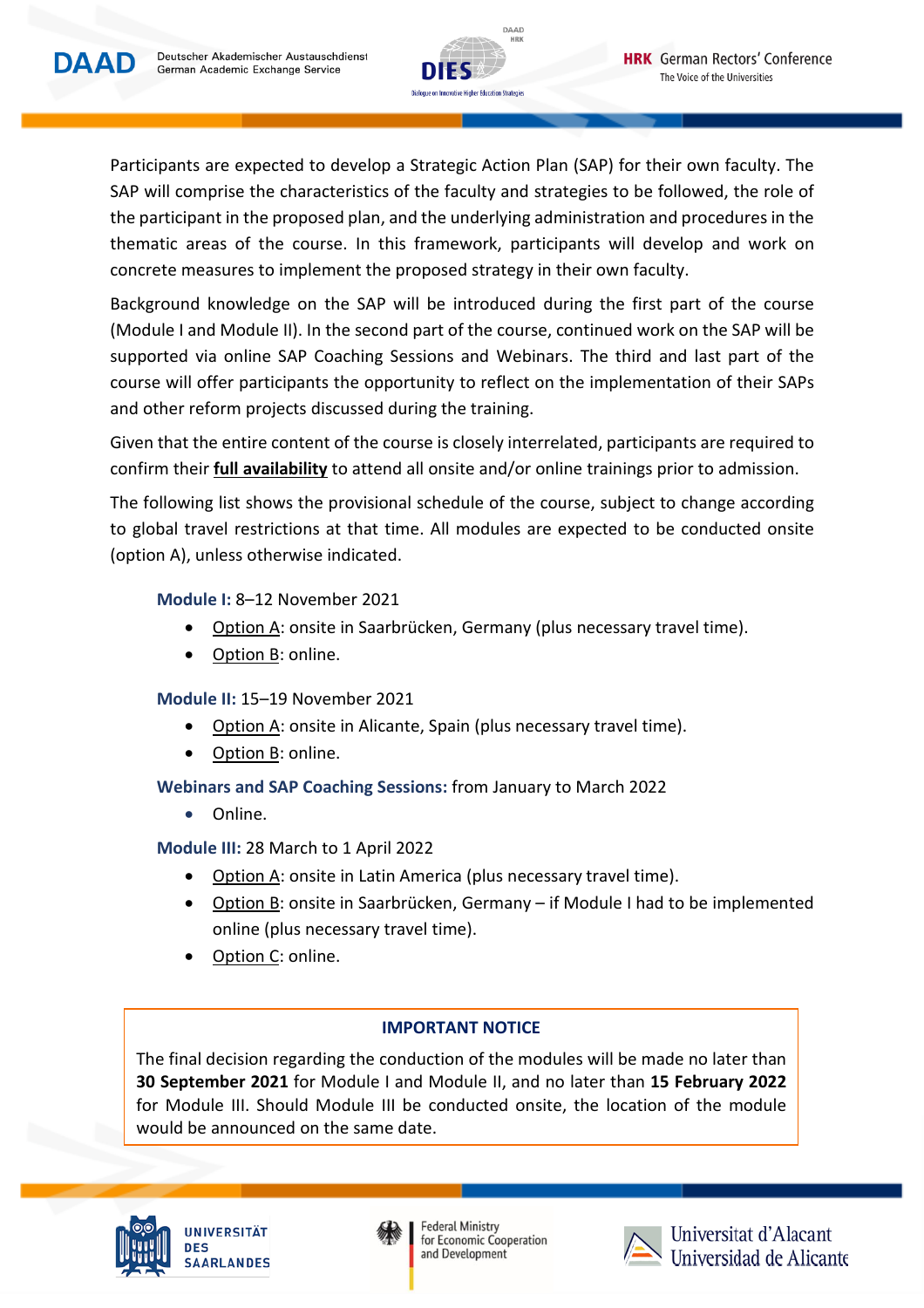

## **Participants' Profile**

- Preferably, participants should be holding the position of Dean or Vice-Dean for no longer than 2 years. Applicants who hold other positions, such as Vice-President or Head of Department, should describe their area of responsibility. Applicants from administrative units are not eligible.
- Preferably, participants should be aged 30–50.
- Participants should be proficient in both English and Spanish. If needed, applicants might be required to pass an interview as part of the admission process.
- Participants should hold a PhD.
- International experience will be highly valued.
- Being a DAAD alumnus is not compulsory but may be considered an asset.
- Candidatesfrom higher education institutions of the following countries are eligible to apply: Argentina, Belize, Bolivia, Colombia, Costa Rica, Cuba, Dominican Republic, Ecuador, El Salvador, Guatemala, Honduras, Mexico, Nicaragua, Panama, Paraguay, and Peru.

### **Funding**

Throughout the course, participants will be hosted by Saarland University and the University of Alicante. Should one or more modules be conducted onsite, the following **expenses** would be **covered** by funds of the DAAD provided through the German Federal Ministry for Economic Cooperation and Development (BMZ):

- Travel costs (according to DAAD regulations):
	- o Module I and Module II: outward flight to Germany, transfer flight to Spain, and return flight from Spain, as well as costs arising from required ground transportation in Spain and Germany.
	- o Module III: outward and return flights within Latin America.
- Accommodation and joint meals during presence phases in Europe and Latin America.
- Emergency health insurance during presence phases in Europe.

### **Expected Co-Funding**

If Module I or Module II can be conducted onsite, participants' home institutions will be expected to pay a tuition fee of **500 EUR**. Otherwise, the cost will be reduced to **250 EUR**. Additionally, participants must be able to cover local transportation in their home countries, visa costs, and potential additional per diems for the duration of the onsite training.





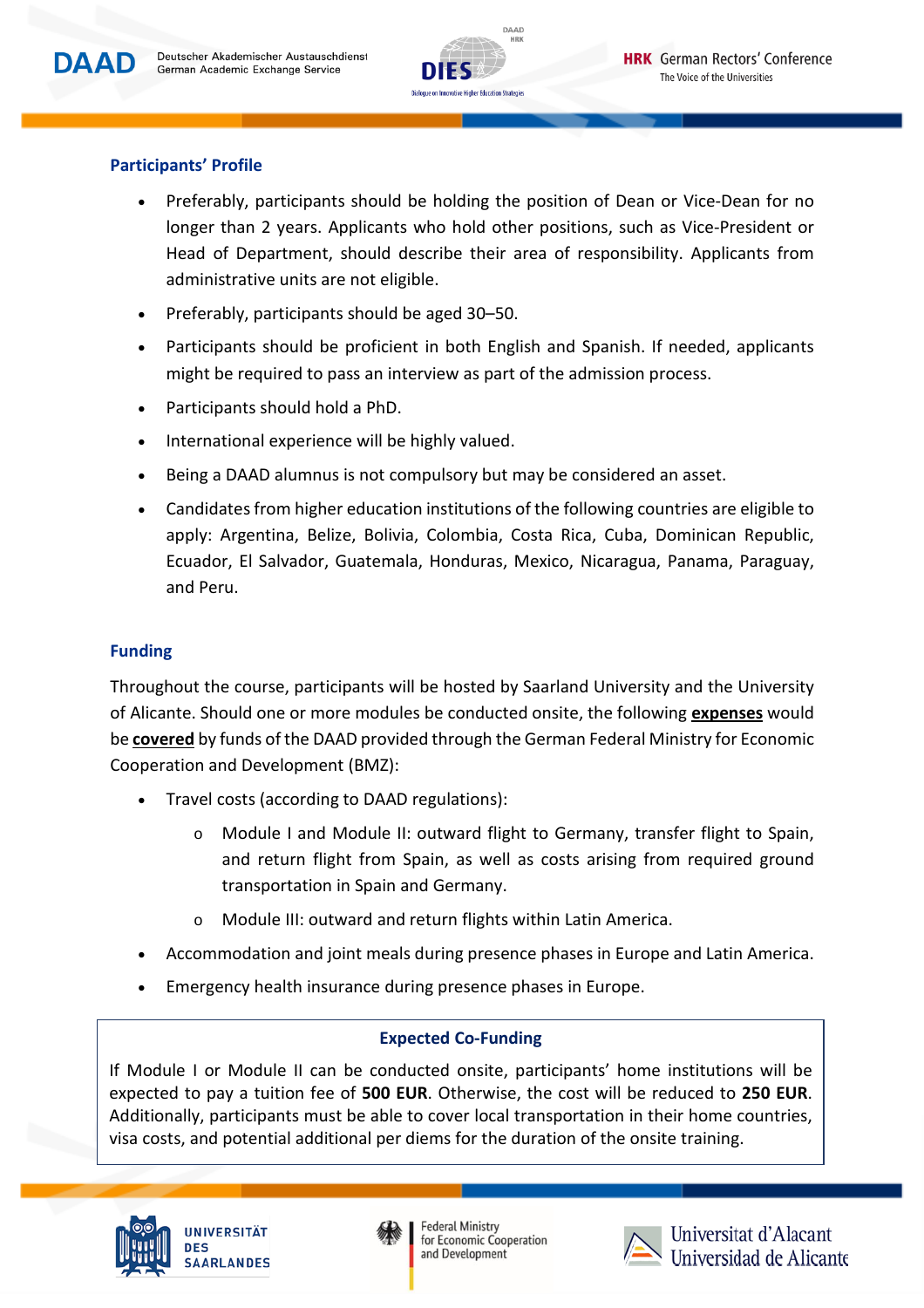



#### **Application and Selection Procedure**

## **Deadline: 30 April 2021, 23:59 CET Applications must be submitted in English**

Applicants will be informed about the result of the selection process in June 2021.

#### Applicants should apply at:

#### [www.idc-latinamerica.com/application-form-course-2021-22](http://www.idc-latinamerica.com/application-form-course-2021-22)

The following supporting documents should be included in the application in PDF format:

- **Cover letter** (max. 2 pages).
- **Organisational chart** of the higher education institution showing the section where the candidate is working in.
- **Endorsement letter** from the higher education institution's management board expressing conformity with the coverage of the tuition fees and the candidate's active participation in the course. Depending upon the institutional circumstances arisen from the COVID-19 pandemic, this document might be submitted later. Should this be the case, the applicant's institution would still be required to send an emailsupporting the candidate's active participation in the course.
- **Proof of English proficiency** in the form of a certificate (or equivalent document) will be an asset. Proof of Spanish proficiency will be also required for applicants from Belize. Phone interviews might be organised with shortlisted candidates to guarantee the requested proficiency.

#### **DISCLAIMER**

The **Selection Committee** is composed of UdS and UA Academic Directors and Coordinators, DAAD, and HRK members. Applications will be assessed by the Selection Committee according to the abovementioned participant's profile and supporting documents. To qualify for assessment, applicants should provide **all supporting documents in English**.